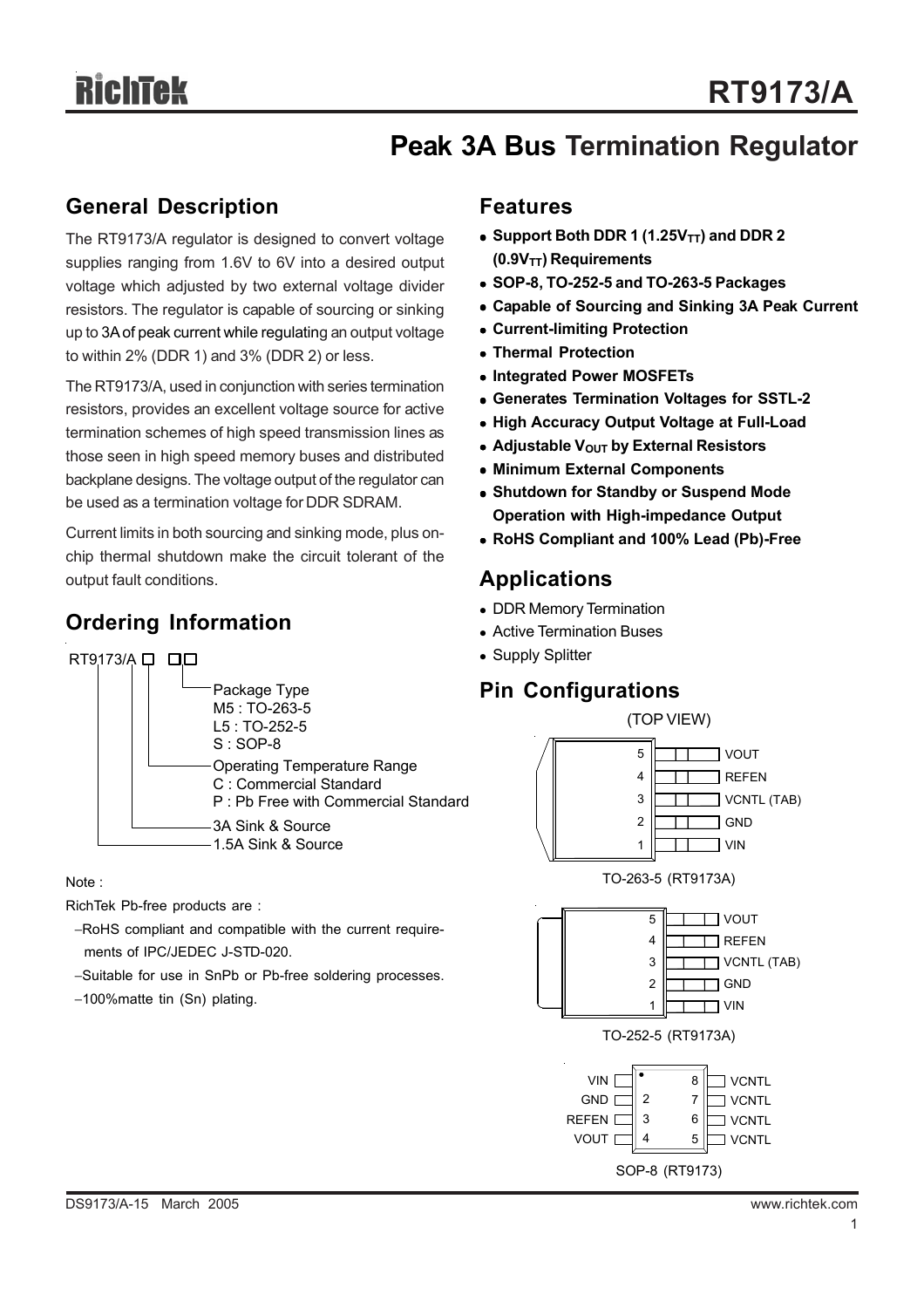## **Typical Application Circuit**



 $R_1$  = R<sub>2</sub> = 100kΩ, R<sub>TT</sub> = 50Ω / 33Ω / 25Ω

 $C<sub>OUT(MIN)</sub> = 10<sub>µ</sub>F (Ceramic) + 1000<sub>µ</sub>F under the worst case testing condition$  $R_{\text{DUMMY}}$  = 1k $\Omega$  as for VOUT discharge when VIN is not present but VCNTL is present  $C_{SS}$  = 1 $\mu$ F, C<sub>IN</sub> = 470 $\mu$ F (Low ESR), C<sub>CNTL</sub> = 47 $\mu$ F

## **Test Circuit**



Figure 1. Output Voltage Tolerance, ∆VLOAD



Figure 2. Current in Shutdown Mode, ISHDN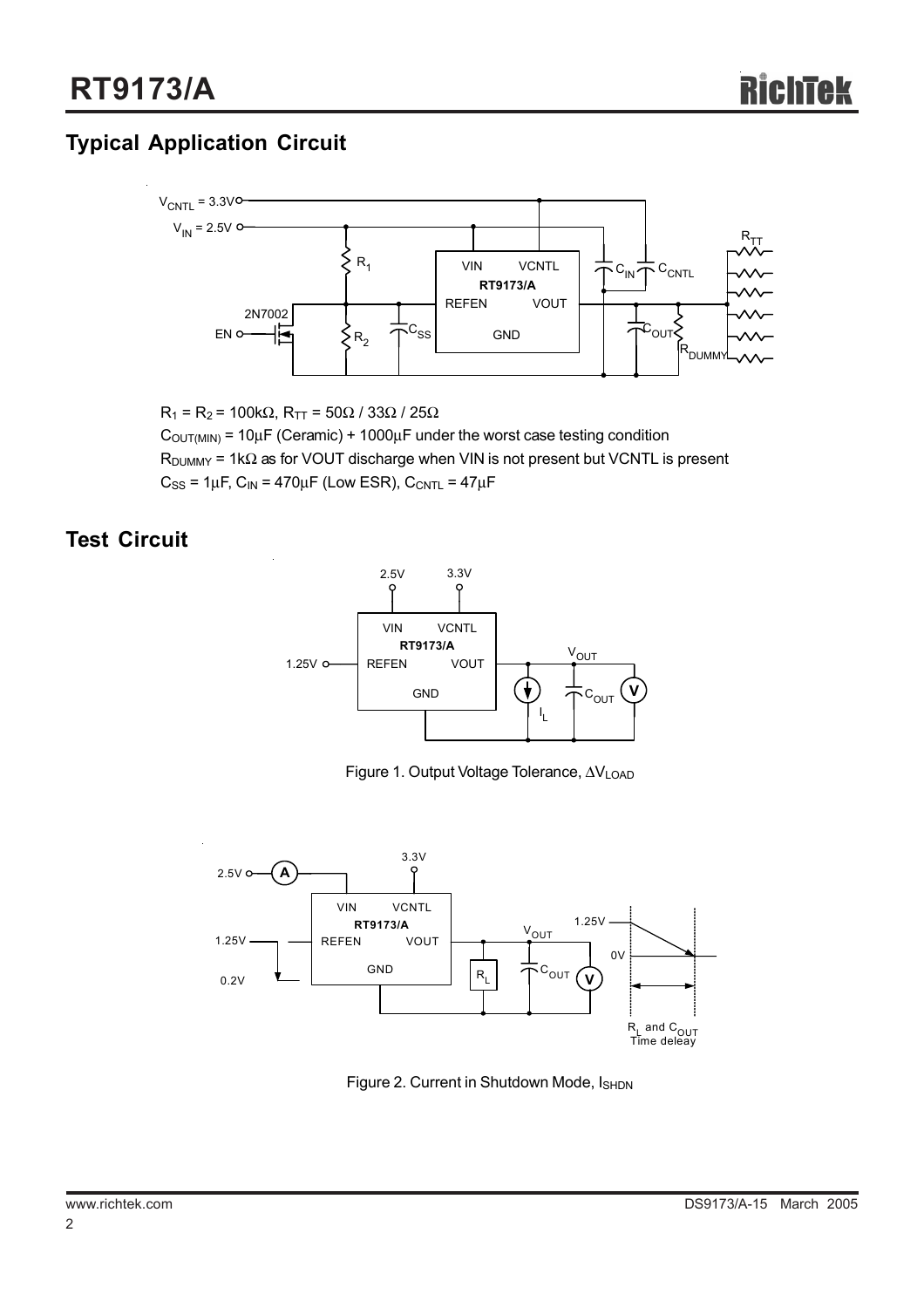

Figure 3. Current Limit for High Side, ILIMIT



Figure 4. Current Limit for Low Side, ILIMIT



Figure 5. REFEN Pin Shutdown Threshold, VTRIGGER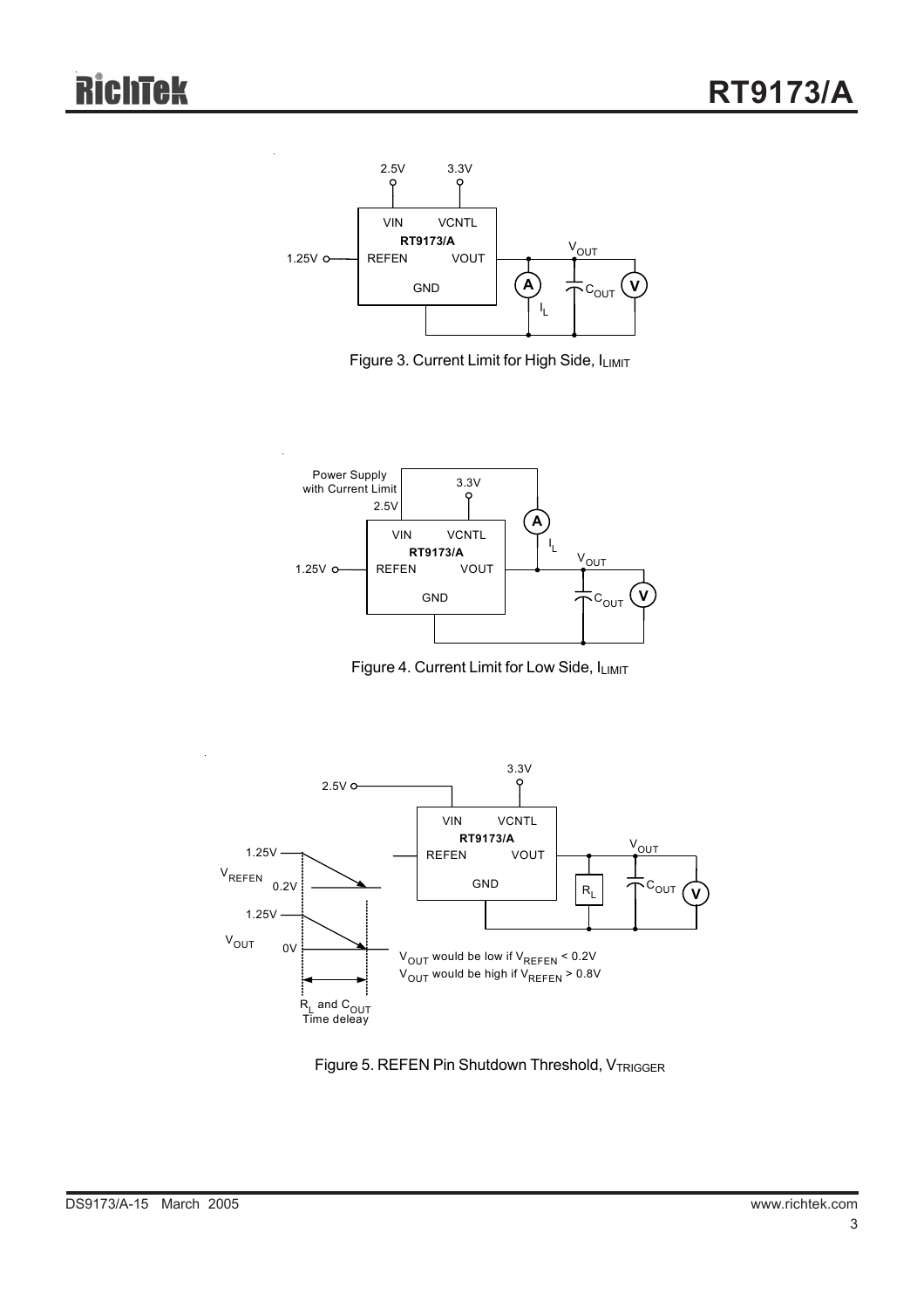## **Functional Pin Description**

| <b>Pin Name</b> | <b>Pin Function</b>                     |  |  |  |
|-----------------|-----------------------------------------|--|--|--|
| <b>VIN</b>      | Power Input Voltage                     |  |  |  |
| <b>GND</b>      | Ground                                  |  |  |  |
| <b>VCNTL</b>    | Gate Drive Voltage                      |  |  |  |
| <b>REFEN</b>    | Reference Voltage Input and Chip Enable |  |  |  |
| 'OUT            | Output Voltage                          |  |  |  |

## **Function Block Diagram**

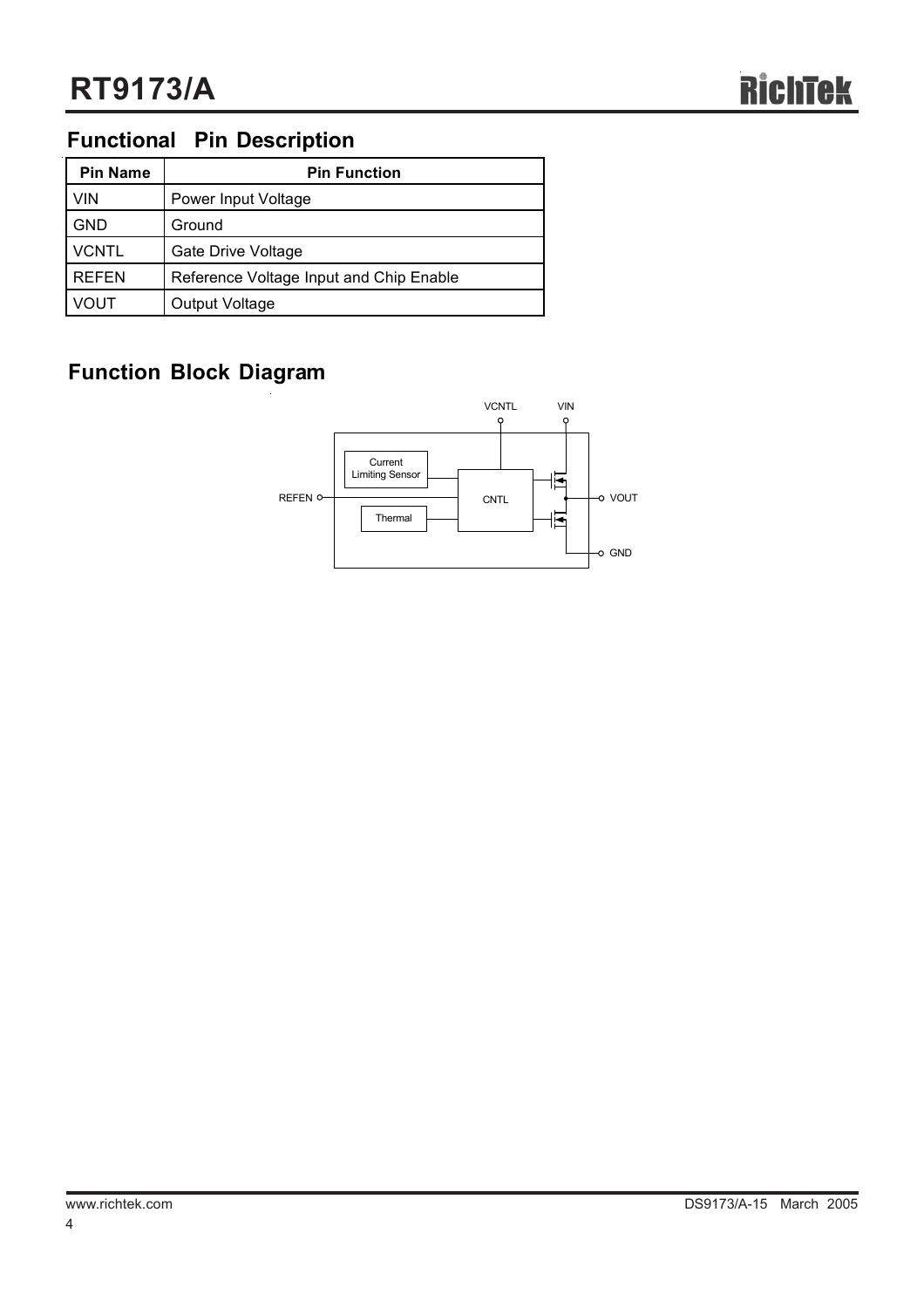## **Absolute Maximum Ratings**

| • Power Dissipation, $P_D @ T_A = 25^{\circ}C$ |  |
|------------------------------------------------|--|
|                                                |  |
|                                                |  |
|                                                |  |
| • Package Thermal Resistance (Note 3)          |  |
|                                                |  |
|                                                |  |
|                                                |  |
|                                                |  |
|                                                |  |
|                                                |  |
|                                                |  |

## **Electrical Characteristics**

( $V_{IN}$  = 2.5V,  $V_{CNTL}$  = 3.3V,  $V_{REFEN}$  = 1.25V,  $C_{OUT}$  = 10 $\mu$ F (Ceramic), T<sub>A</sub> = 25°C, unless otherwise specified.)

| <b>Parameter</b>                   | Symbol          | <b>Test Conditions</b><br>Min                                |     | <b>Typ</b> | <b>Max</b> | <b>Units</b>    |  |  |  |
|------------------------------------|-----------------|--------------------------------------------------------------|-----|------------|------------|-----------------|--|--|--|
| <b>Output Offset Voltage</b>       | Vos             | $I_{\text{OUT}}$ = 0A, Figure 1 (Note 1)                     |     | $\Omega$   | 20         | mV              |  |  |  |
|                                    |                 | $I_L$ : 0A $\rightarrow$ 1.5A, Figure 1                      |     | 0.8/1.2    | 2/3        |                 |  |  |  |
| Load Regulation (DDR 1/2)          | $\Delta V$ LOAD | $I_L$ : 0A $\rightarrow$ -1.5A                               | --  | 0.8/1.2    | 2/3        | $\%$            |  |  |  |
| Input Voltage Range (DDR 1/2)      | V <sub>IN</sub> | Keep $V_{CNTL} \geq V_{IN}$ on operation power               | 1.6 | 2.5/1.8    | $- -$      | V               |  |  |  |
| (Note 2)                           | <b>VCNTL</b>    | on and power off sequences                                   | $-$ | 3.3        | 6          |                 |  |  |  |
| <b>Operating Current of VCNTL</b>  | <b>ICNTL</b>    | No Load                                                      | --  | 6.5        | 10         | mA              |  |  |  |
| Current In Shutdown Mode           | <b>I</b> SHDN   | $V_{REFEN}$ < 0.2V, R <sub>L</sub> = 180 $\Omega$ , Figure 2 |     | 50         | 90         | μA              |  |  |  |
| <b>Short Circuit Protection</b>    |                 |                                                              |     |            |            |                 |  |  |  |
| <b>Current limit</b>               | <b>ILIMIT</b>   | Figure 3,4                                                   | 3.0 |            |            | A               |  |  |  |
| <b>Over Temperature Protection</b> |                 |                                                              |     |            |            |                 |  |  |  |
| Thermal Shutdown Temperature       | T <sub>SD</sub> | $3.3V \leq V_{CNTL} \leq 5V$                                 | 125 | 150        | --         | $\rm ^{\circ}C$ |  |  |  |
| Thermal Shutdown Hysteresis        |                 | Guaranteed by design                                         | $-$ | 50         | $-$        | °C              |  |  |  |
| <b>Shutdown Function</b>           |                 |                                                              |     |            |            |                 |  |  |  |
|                                    | <b>VTRIGGER</b> | Output = High, Figure 5                                      | 0.8 | --         | --         | $\vee$          |  |  |  |
| Shutdown Threshold Trigger         |                 | V <sub>TRIGGER</sub> Output = Low, Figure 5                  | $-$ |            | 0.2        |                 |  |  |  |

Note 1. V<sub>OS</sub> offset is the voltage measurement defined as V<sub>OUT</sub> subtracted from VREFEN.

- Note 2. For safely operate your system, the 3.3V rail MUST be tied to V<sub>CNTL</sub> rather than 5V rail, especially for the new part of RT9173ACL5.
- **Note 3.**  $\theta_{JA}$  is measured in the natural convection at  $T_A = 25^\circ \text{C}$  on a low effective thermal conductivity test board (single Layers, 1S) of JEDEC 51-3 thermal measurement standard. The case point of θ<sub>JC</sub> is on the on the center of V<sub>CTRL</sub> pins (Lead 6 & 7) for SOP-8 packages, the center of heat sink (tab) for TO-252-5 and TO-263-5 packages.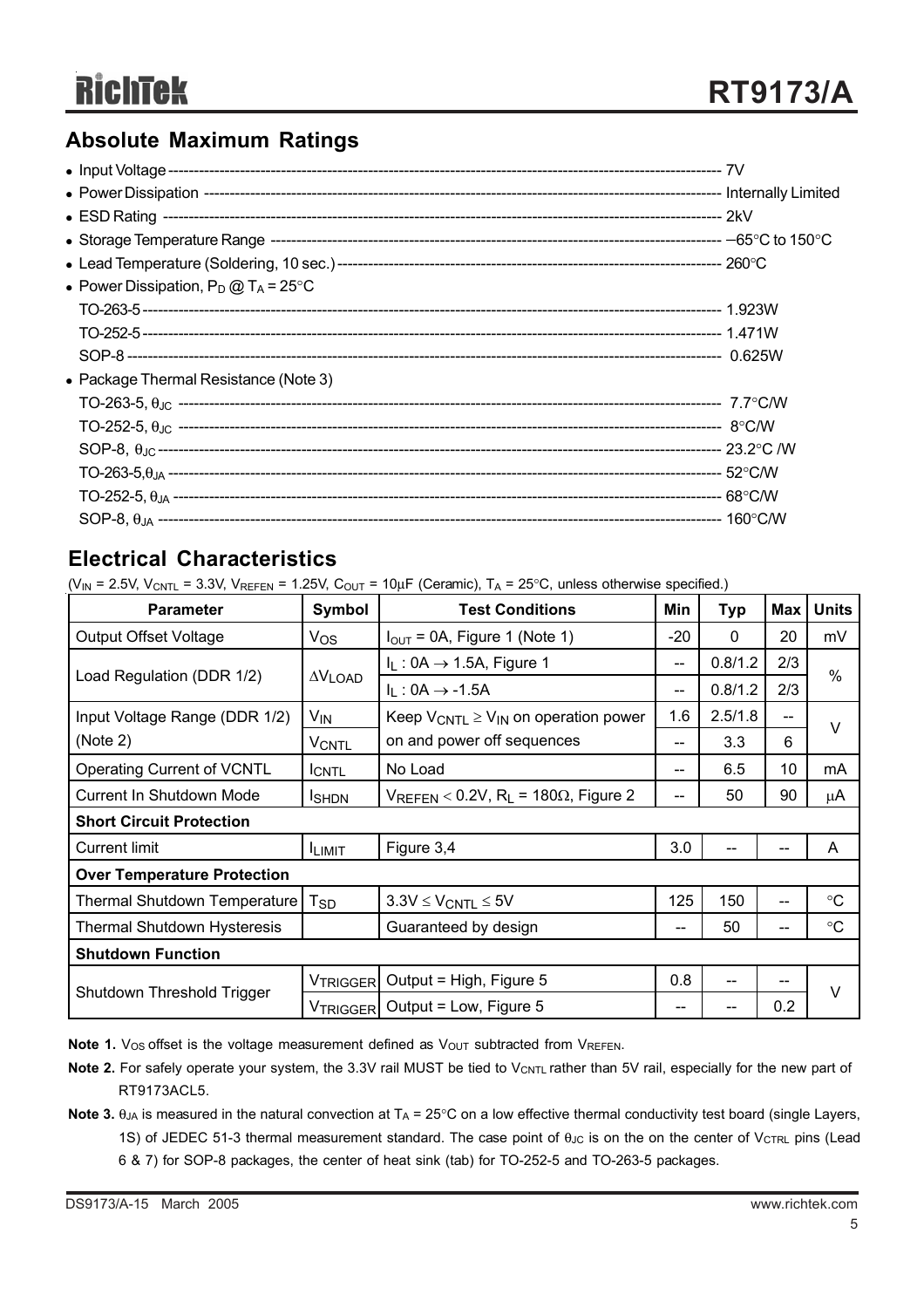## **Typical Operating Characteristics**











**Turn-On Threshold vs. Temperature**



1.25V<sub>TT</sub> @ 3A Transient Response

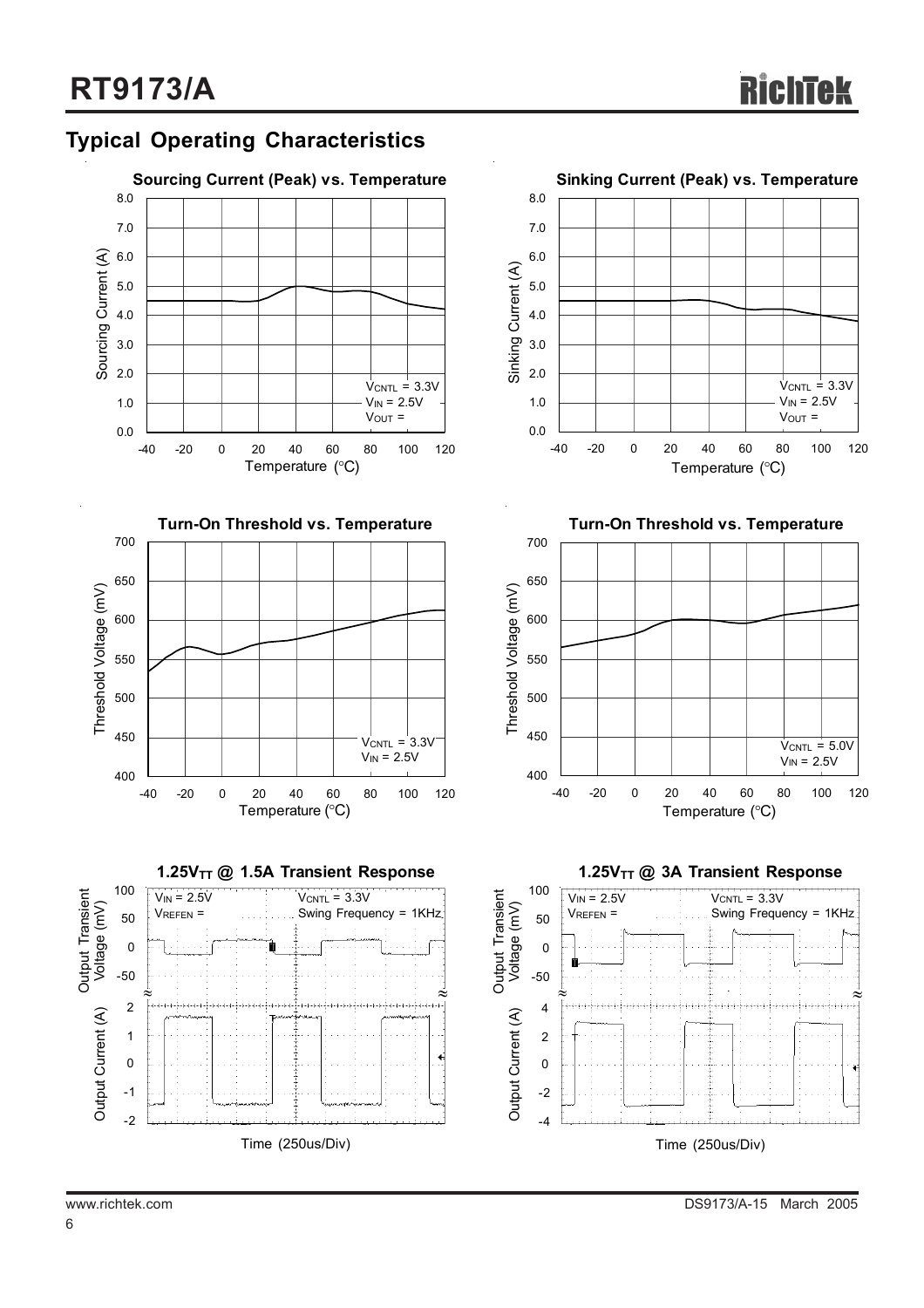# **RichTek**



DS9173/A-15 March 2005 www.richtek.com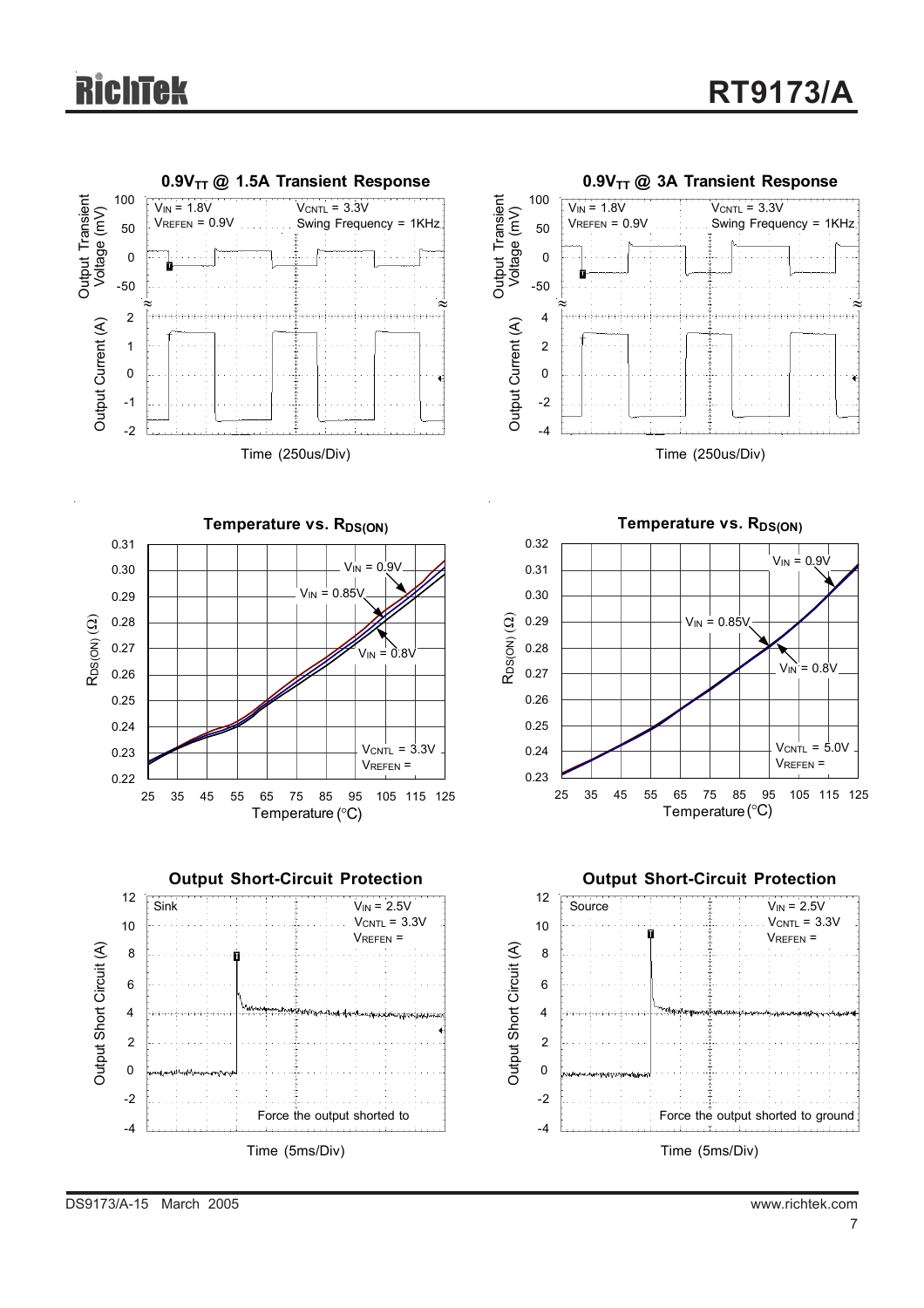## **Application Information**

### **Internal Parasitic Diode**

Avoid forward-bias internal parasitic diode,  $V_{\text{OUT}}$  to  $V_{\text{CNTL}}$ , and  $V_{\text{OUT}}$  to  $V_{\text{IN}}$ , the  $V_{\text{OUT}}$  should not be forced some voltage respect to ground on this pin while the  $V_{\text{CNTL}}$  or  $V_{IN}$  is disappeared.

### **Consideration while Designs the Resistance of Voltage Divider**

Make sure the sinking current capability of pull-down NMOS if the lower resistance was chosen so that the voltage on VREFEN is below 0.2V.

In addition, the capacitor and voltage divider form the lowpass filter. There are two reasons doing this design; one is for output voltage soft-start while another is for noise immunity.

### **How to reduce power dissipation on Notebook PC or the dual channel DDR SDRAM application?**

In notebook application, using RichTek's Patent "Distributed Bus Terminator Topology" with choosing RichTek's product is encouraged.



### Distributed Bus Terminating Topology



### **Thermal Consideration**

RT9173/A regulators have internal thermal limiting circuitry designed to protect the device during overload conditions. For continued operation, do not exceed absolute maximum operation junction temperature 125°C. The power dissipation definition in device is:

 $P_D = (V_{IN} - V_{OUT}) \times I_{OUT} + V_{IN} \times I_Q$ 

The maximum power dissipation depends on the thermal resistance of IC package, PCB layout, the rate of surroundings airflow and temperature difference between junction to ambient. The maximum power dissipation can be calculated by following formula:

 $P_{D(MAX)} = (T_{J(MAX)} - T_A) / \theta_{JA}$ 

Where T<sub>J(MAX)</sub> is the maximum operation junction temperature 125 $\degree$ C, T<sub>A</sub> is the ambient temperature and the  $\theta_{JA}$  is the junction to ambient thermal resistance. The junction to ambient thermal resistance  $\theta_{JA}$  highly depends on IC package, PCB layout, and the rate of surroundings airflow.  $\theta_{JA}$  for SOP-8 package is 160 $^{\circ}$ C/W and TO-263-5 package is 52°C/W on standard JEDEC 51-3 (**single layer, 1S**) thermal test board. The maximum power dissipation at  $T_A$  = 25°C can be calculated by following

formula:

 $P_{D(MAX)} = (125^{\circ}C - 25^{\circ}C) / (160^{\circ}C/W) = 0.625W$  (SOP-8 package)

 $P_{D(MAX)} = (125^{\circ}C - 25^{\circ}C) / (52^{\circ}C/W) = 1.923W$  (TO-263-5 package )

Since the multiple  $V_{\text{CTR}}$  pins of the SOP-8 package are internally fused and connected to lead frame, it is efficient to dissipate the heat by adding cooper area on  $V_{\text{CTRI}}$ footprint. Figure 7 shows the package sectional drawing of SOP-8. Every package has several thermal dissipation paths, as show in Figure 8, the thermal resistance equivalent circuit of SOP-8. The path 2 is the main path of thermal flow due to these materials thermal conductivity. We define the center of multiple  $V_{\text{CTRL}}$  pins are the case point of the path 2.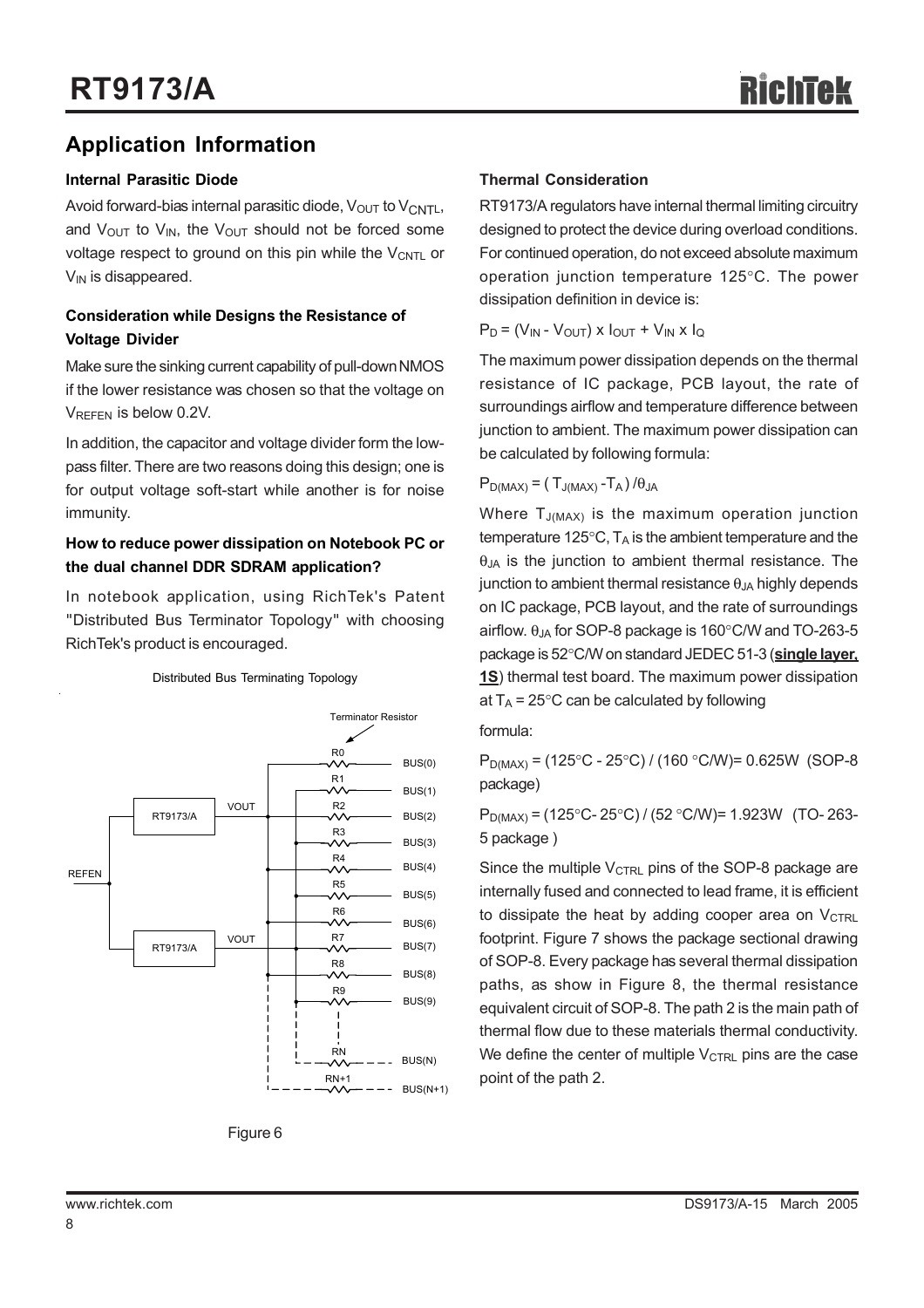

Figure 7. The Package Section Drawing of RT9173/A SOP-8 Package

The thermal resistance  $\theta$ <sub>JA</sub> of IC package is determined by the package design and the PCB design. However, the package design has been decided. If possible, it's useful to increase thermal performance by the PCB design. The thermal resistance can be decreased efficiently by adding copper under the main path of thermal flow on the package.

The maximum power dissipation depends on operating ambient temperature for fixed  $T_{J(MAX)}$  and thermal resistance  $\theta_{JA}$ . For RT9173/A package, the Figure 9 and the Figure 10 show the thermal resistance  $\theta_{JA}$  vs. copper area of SOP-8 and TO-263-5 packages on single layer (1S) and 4-layer (2S2P) thermal test board at  $T_A = 25^{\circ}C$ , PCB copper thickness = 2oz.







Figure 9. Thermal Resistance  $\theta_{JA}$  vs. Copper Area of SOP-8 Packages



Figure 10. Thermal Resistance  $\theta_{JA}$  vs. Copper Area of TO-263-5 Packages

For example, as shown in Figure 9, RT9173/A SOP-8 with 10mm x 10mm cooper area on 4-layers (2S2P) thermal test board at  $T_A = 25^{\circ}$ C, we can obtain the lower thermal resistance about 45°C/W. The power maximum dissipation can be calculated as:

 $P_{D(MAX)} = (125^{\circ}C - 25^{\circ}C) / (45^{\circ}C/W) = 2.22W$  (SOP-8) As shown in Figure 10, RT9173/A TO-263-5 with 15mm x 15mm cooper area on 4-layers (2S2P) thermal test board at  $T_A = 25^{\circ}C$ , we can obtain the lower thermal resistance about 29°C/W. The power maximum dissipation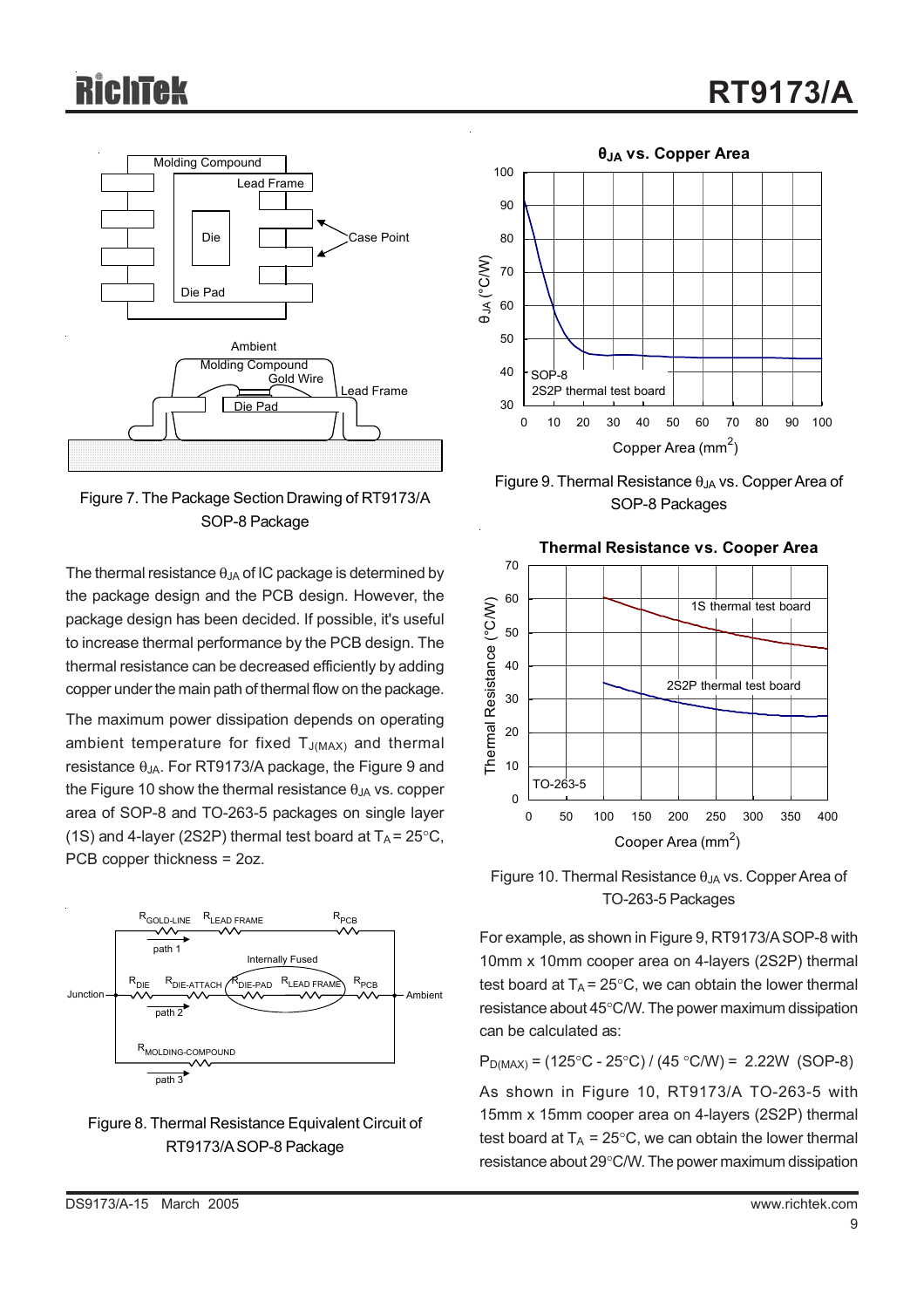can be calculated as:

 $P_{D(MAX)} = (125^{\circ}C - 25^{\circ}C) / (29^{\circ}C/W) = 3.45W (TO-263-5)$ 

Figure 11 and Figure 12 of power dissipation vs. copper area allow the designer to see the effect of rising ambient temperature on the maximum power allowed.



Figure 11. Power Dissipation vs. Copper Area of SOP-8 Package



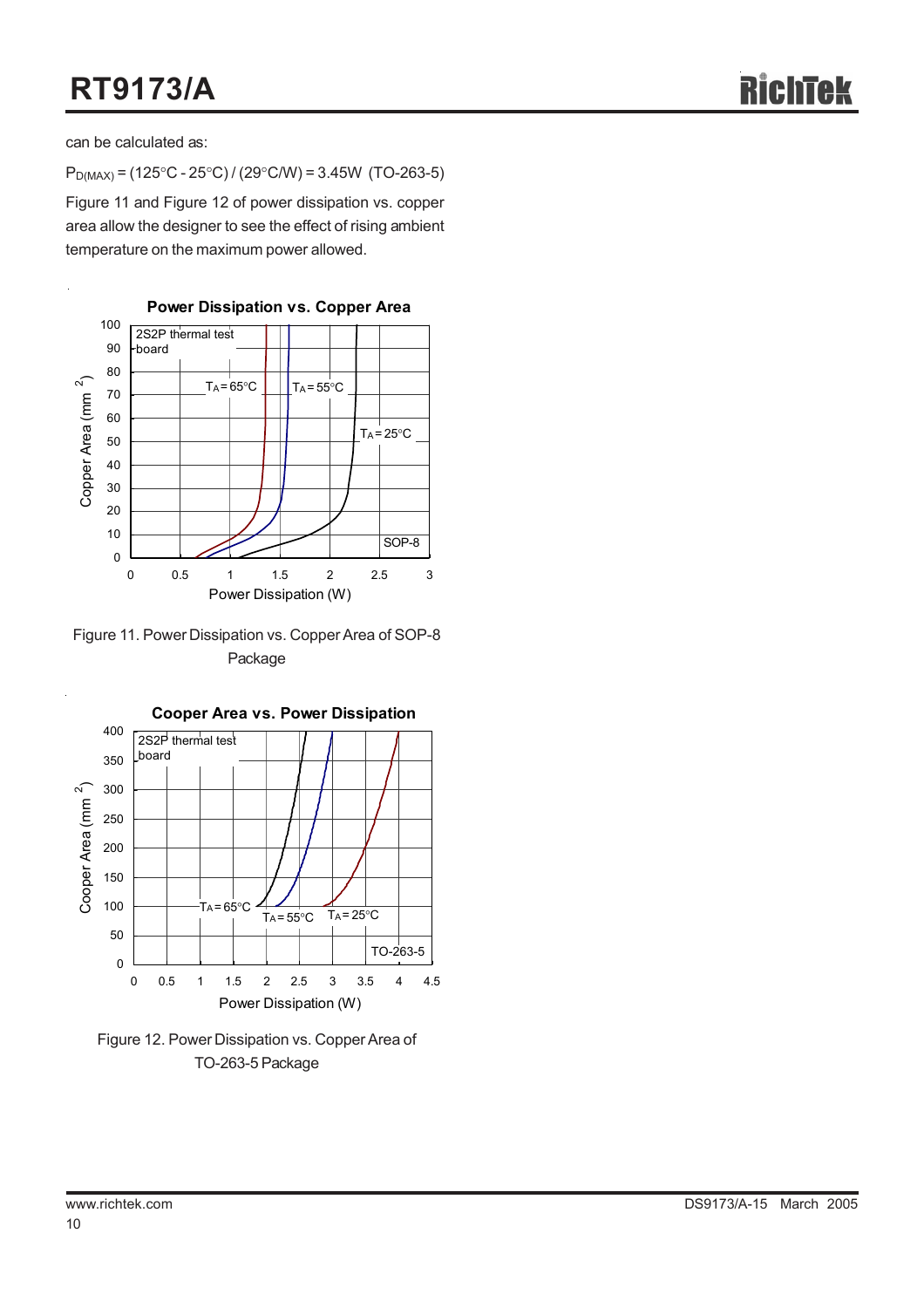## **Outline Dimension**

 $\overline{a}$ 





|                | <b>Dimensions In Millimeters</b> |        | <b>Dimensions In Inches</b> |       |  |
|----------------|----------------------------------|--------|-----------------------------|-------|--|
| Symbol         | Min                              | Max    | Min                         | Max   |  |
| D              | 9.652                            | 10.668 | 0.380                       | 0.420 |  |
| B              | 1.143                            | 1.676  | 0.045                       | 0.066 |  |
| Е              | 8.128                            | 9.652  | 0.320                       | 0.380 |  |
| A              | 4.064                            | 4.826  | 0.160                       | 0.190 |  |
| С              | 1.143                            | 1.397  | 0.045                       | 0.055 |  |
| U              | 6.223 Ref.                       |        | $0.245$ Ref.                |       |  |
| v              | 7.620 Ref.                       |        | 0.300 Ref.                  |       |  |
| L1             | 14.605                           | 15.875 | 0.575                       | 0.625 |  |
| L <sub>2</sub> | 2.286                            | 2.794  | 0.090                       | 0.110 |  |
| b              | 0.660                            | 0.914  | 0.026                       | 0.036 |  |
| b <sub>2</sub> | 0.305                            | 0.584  | 0.012                       | 0.023 |  |
| e              | 1.524                            | 1.829  | 0.060                       | 0.072 |  |

**5-Lead TO-263 Plastic Surface Mount Package**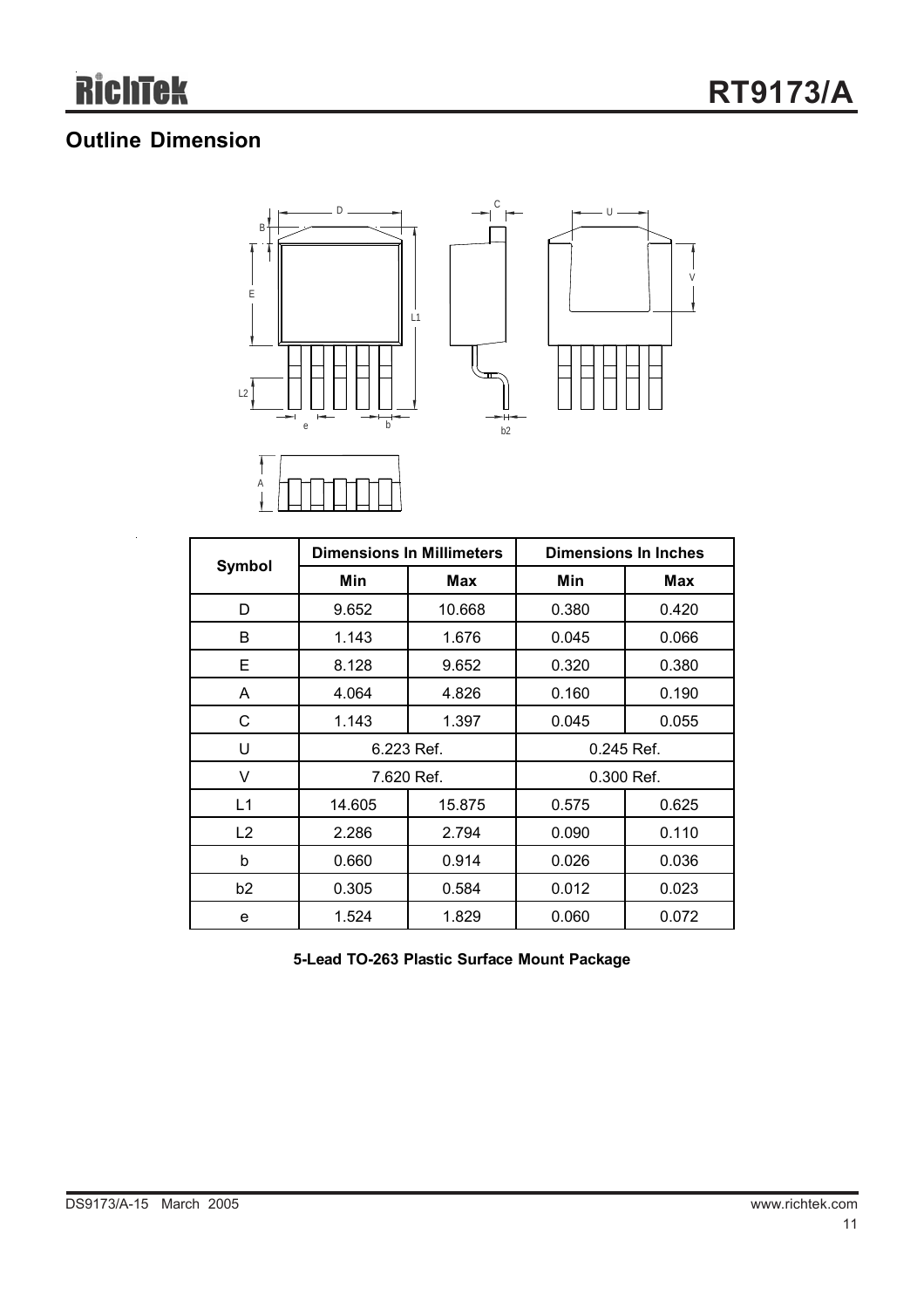

A

|                |            | <b>Dimensions In Millimeters</b> | <b>Dimensions In Inches</b> |       |  |
|----------------|------------|----------------------------------|-----------------------------|-------|--|
| <b>Symbol</b>  | Min        | Max                              | Min                         | Max   |  |
| A              | 2.184      | 2.388                            | 0.086                       | 0.094 |  |
| b              | 0.381      | 0.889                            | 0.015                       | 0.035 |  |
| b <sub>3</sub> | 4.953      | 5.461                            | 0.195                       | 0.215 |  |
| C <sub>2</sub> | 0.457      | 0.889                            | 0.018                       | 0.035 |  |
| D              | 5.334      | 6.223                            | 0.210                       | 0.245 |  |
| Е              | 6.350      | 6.731                            | 0.250                       | 0.265 |  |
| н              | 9.000      | 10.414                           | 0.354                       | 0.410 |  |
| L              | 0.508      | 1.780                            | 0.020                       | 0.070 |  |
| L2             | 0.508 Ref. |                                  | 0.020 Ref.                  |       |  |
| L <sub>3</sub> | 0.889      | 2.032                            | 0.035                       | 0.080 |  |
| P              |            | 1.270 Ref.                       | 0.050 Ref.                  |       |  |
| V              | 5.200 Ref. |                                  | 0.205 Ref.                  |       |  |
| R              | 0.200      | 1.500                            | 0.008                       | 0.059 |  |
| S              | 2.500      | 3.400                            | 0.098                       | 0.134 |  |
| Τ              | 0.500      | 0.850                            | 0.020                       | 0.033 |  |

**5-Lead TO-252 Surface Mount Package**

 $\bar{z}$